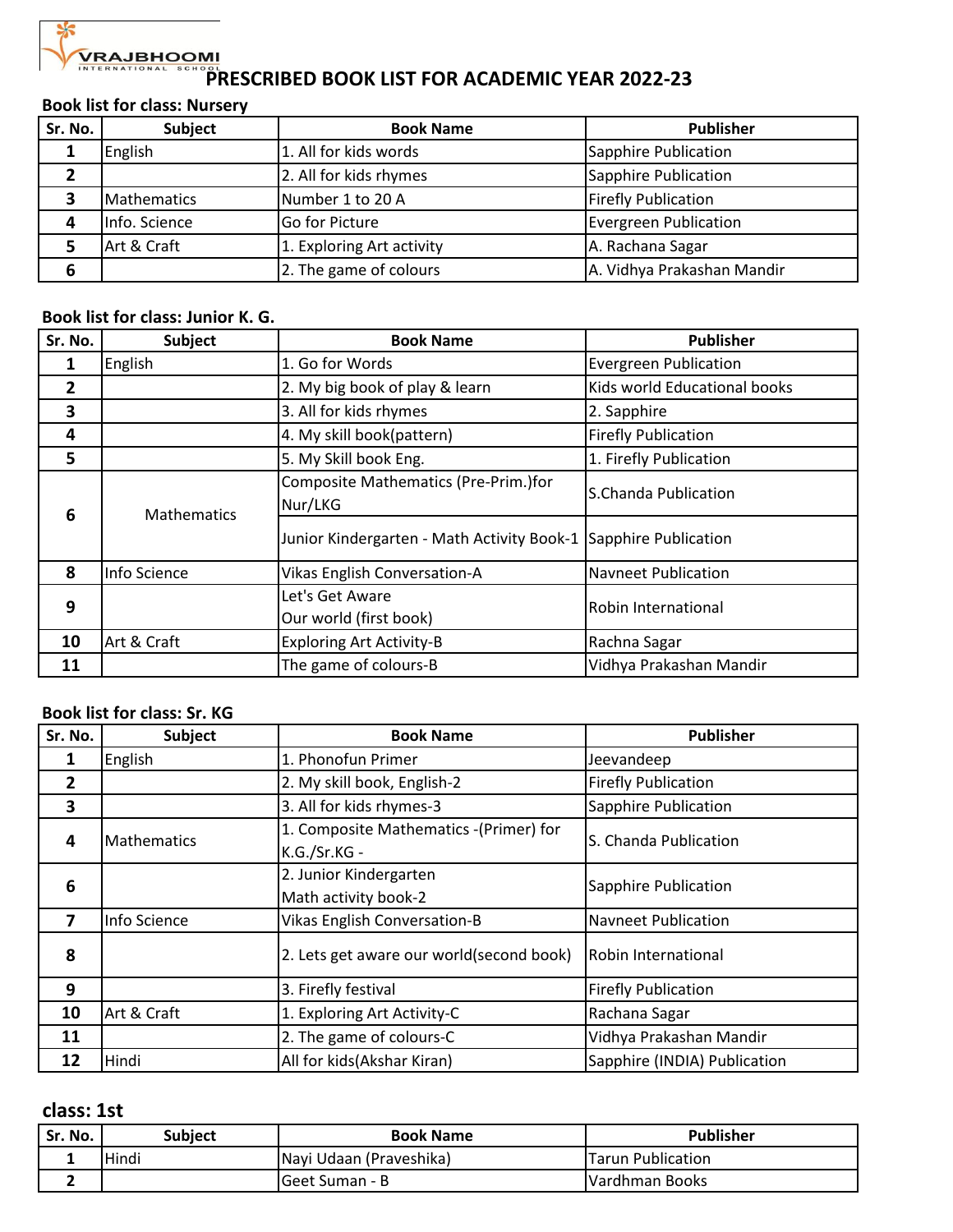|   |         | Akshar Rachana                         | Vardhman Books           |
|---|---------|----------------------------------------|--------------------------|
| 4 | English | Celebrate-1 (MCB)                      | Pearson Longman          |
|   | Math    | Learning Math-1 (Revised CCE Ed. FASA) | IFrank Edu.              |
| ь | Science | Active Science-1 (for you)             | <b>Arrow Publication</b> |
|   | G. K.   | New Search find-1                      | 1. Tarun Publication     |

## **class: 2nd**

| Sr. No. | <b>Subject</b> | <b>Book Name</b>                                  | <b>Publisher</b>          |
|---------|----------------|---------------------------------------------------|---------------------------|
|         | Hindi          | Naiye Udan Hindi-1                                | <b>Tarun Publication</b>  |
|         | English        | Revised Celebrate-2 (MCB)                         | Pearson Longman           |
|         | Math           | New Enjoying Mathematics (NEP Aligned<br>Edition) | <b>Oxford Publication</b> |
| 4       | Science        | Active Science-2                                  | <b>Arrow Publication</b>  |
|         | G. K.          | New Search Find                                   | <b>Tarun Publication</b>  |

## **class: 3rd**

| Sr. No.        | <b>Subject</b> | <b>Book Name</b>                                    | <b>Publisher</b>                                 |
|----------------|----------------|-----------------------------------------------------|--------------------------------------------------|
| 1              | Hindi          | Rimjhim Hindi - 3rd                                 | <b>NCERT</b>                                     |
| $\overline{2}$ | Hindi Grammar  | Mera Vyakaran                                       | New Sarasvati House New Edition                  |
| 3              | English        | Revised Celebrate-3 (MCB)                           | Pearson Longman                                  |
| 4              | lMath          | New Enjoying Mathematics (NEP Aligned<br>Edition)   | <b>Oxford Publication</b>                        |
| 5              | Science        | Revised New Science in Everyday Life                | <b>Oxford University Press</b>                   |
| 6              | Social Science | Zoom in SS-3                                        | Rachana Sagar                                    |
| 7              | Gujarati       | 1. ગુજરાતી વર્ણ-પરિચય-Part-1, લેખક:<br>વિકાસ        | <u>1. નવનીત પબ્લિકેશન્સ (ઈન્ડિયા)</u><br>લિમિટેડ |
| 8              |                | 2. નવનીત ગુજરાતી પ્રવેશ બિujarati<br>Primer] part-1 | 2. Navneet                                       |
| 9              | Dictonary      | <b>Word Master</b>                                  | Orient black swan                                |
| 10             | lAtlas         | Oxford Junior Student Atlas (3rd Edition)           | Oxford                                           |

#### **class: 4th**

| Sr. No. | Subject        | <b>Book Name</b>                                   | <b>Publisher</b>                |
|---------|----------------|----------------------------------------------------|---------------------------------|
|         | Hindi          | Rimjhim Hindi - 4                                  | <b>NCERT</b>                    |
| 2       | Hindi Grammar  | Mai aur mera vyakran                               | New Sarasvati House New Edition |
| 3       | English        | Revised Celebrate-4 (MCB)                          | Pearson Longman                 |
| 4       | Math           | New Enjoying Mathematics (NEP Aligned<br>Edition)  | <b>Oxford Publication</b>       |
| 5.      | Science        | Revised New Science in Everyday Life               | <b>Oxford University Press</b>  |
| 6       | Social Science | Zoom in SS-4                                       | Rachana Sagar                   |
| 9       | Gujarati       | 3.નવનીત ગુજરાતી પ્રવેશ [Gujarati<br>Primer] part-2 | 3. Navneet                      |

#### **class: 5th**

| No.<br>۲r<br>IJ | ulhiar'.<br>.          | <b>Name</b><br>- Book                                     | . .<br>Publisher |
|-----------------|------------------------|-----------------------------------------------------------|------------------|
|                 | .<br>lındı<br>. .<br>- | IRim<br>. .<br>າເກາ<br><b>LUAN</b><br><b>n</b> iliul<br>ш | <b>NCERT</b>     |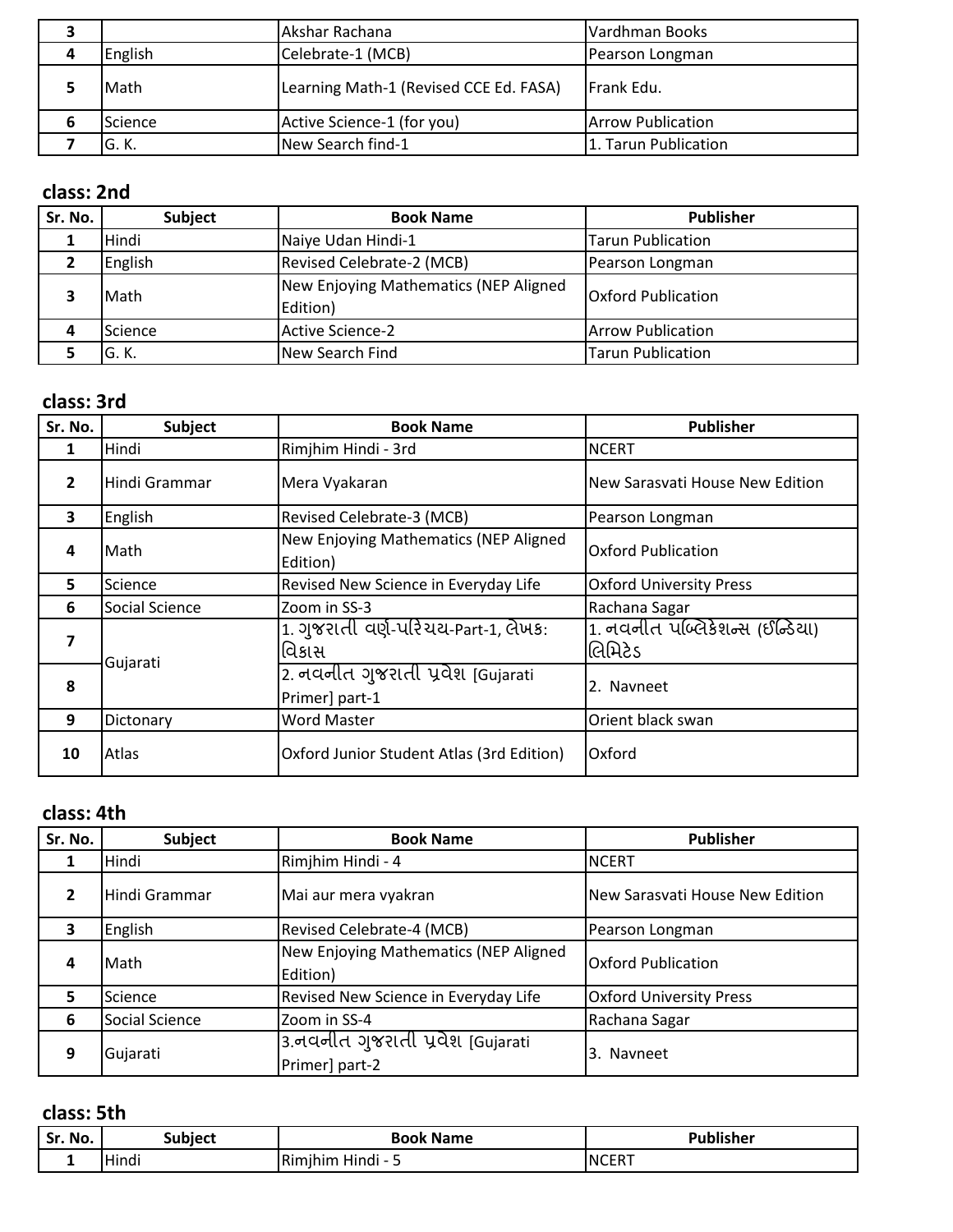|   | Hindi Grammar       | Mai aur Mera Vyakran - 5                                                   | New Sarasvati House New Edition                 |
|---|---------------------|----------------------------------------------------------------------------|-------------------------------------------------|
| 3 | <b>English Text</b> | Celebrate-5 (MCB)                                                          | Pearson Longman                                 |
| 4 | Math Manual         | Mathematics Practical Manual(Std -6)                                       | Rachana Sagar                                   |
|   | Math                | New Enjoying Mathematics (NEP Aligned<br>Edition)                          | Oxford publication                              |
| 6 | Science             | Revised New Science in Everyday Life                                       | <b>Oxford University Press</b>                  |
|   | Social Science      | Zoom in SS-5                                                               | Rachana Sagar                                   |
| 8 | Gujarati            | ગુજરાતી ધોરણ: 4 પ્રથમ સત્ર-દ્વિતીય સત્ર -<br>Gujarati as a Second Language | ગુજરાત રાજ્ય શાળા પાઠ્યપુસ્તક<br>મિંડળ ગાંધીનગર |

## **class: 6th**

| Sr. No.        | Subject                | <b>Book Name</b>                                            | <b>Publisher</b>                               |
|----------------|------------------------|-------------------------------------------------------------|------------------------------------------------|
| 1              | Hindi Text             | Vasant Bhag -1                                              | <b>NCERT</b>                                   |
| $\overline{2}$ | <b>I</b> Hindi Grammar | Mai aur mera vyakran-6                                      | New Sarasvati House New Edition                |
| 3              | English                | Honysuckle(Text book)<br>A Pack with the Sun (supplementry) | <b>NCERT</b>                                   |
| 4              | <b>I</b> Math          | Text Book-6                                                 | <b>NCERT</b>                                   |
| 5              | Math Manual            | <b>Mathematics Practical Manual</b>                         | Rachana Sagar                                  |
| 6              | Science                | Text Book-6                                                 | <b>NCERT</b>                                   |
| 7              | <b>Social Science</b>  | History, Geography, Political Science                       | <b>NCERT</b>                                   |
| 8              | Gujarati               | ગુજરાતી ધોરણ: 5 પ્રથમ સત્ર-દ્વિતીય સત્ર                     | ગુજરાત રાજ્ય શાળા પાઠ્યપુસ્તક<br>મંડળ ગાંધીનગર |
| 9              | Dictonary              | <b>Student Learning</b>                                     | Oxford                                         |
| 10             | Atlas Book             | School Atlas (34th Edition)                                 | Oxford                                         |

## **class: 7th**

| Sr. No.        | Subject           | <b>Book Name</b>                                                  | <b>Publisher</b>                               |
|----------------|-------------------|-------------------------------------------------------------------|------------------------------------------------|
| 1              | <b>Hindi Text</b> | Vasant Bhag-2                                                     | <b>NCERT</b>                                   |
| $\overline{2}$ | Hindi Grammar     | Mai aur mera vyakran                                              | New Sarasvati House New Edition                |
| 3              | English           | English Text (Honeycomb)<br>An Alien Hand (Supplementary -reader) | <b>NCERT</b>                                   |
| 4              | Math              | Text book-7                                                       | <b>NCERT</b>                                   |
| 5              | Math manual       | <b>Mathematics Practical Manual</b>                               | Rachana Sagar                                  |
| 6              | Science           | Text book-7                                                       | <b>NCERT</b>                                   |
| 7              | Social Science    | History, Geography, Political Science                             | <b>NCERT</b>                                   |
| 8              | Gujarati          | ગુજરાતી ધોરણ: 6 પ્રથમ સત્ર-દ્વિતીય સત્ર                           | ગુજરાત રાજ્ય શાળા પાઠ્યપુસ્તક<br>મંડળ ગાંધીનગર |

### **class: 8th**

| Sr. No. | <b>Subject</b> | <b>Book Name</b>        | <b>Publisher</b>                |
|---------|----------------|-------------------------|---------------------------------|
|         | Hindi Text     | Vasant Bhag-3           | <b>INCERT</b>                   |
|         | Hindi Grammar  | Mai aur mera vyakran-8  | New Sarasvati House New Edition |
|         | English        | English Text (Honeydew) | <b>INCERT</b>                   |
|         | English        | Supplimentary reader    | <b>NCERT</b>                    |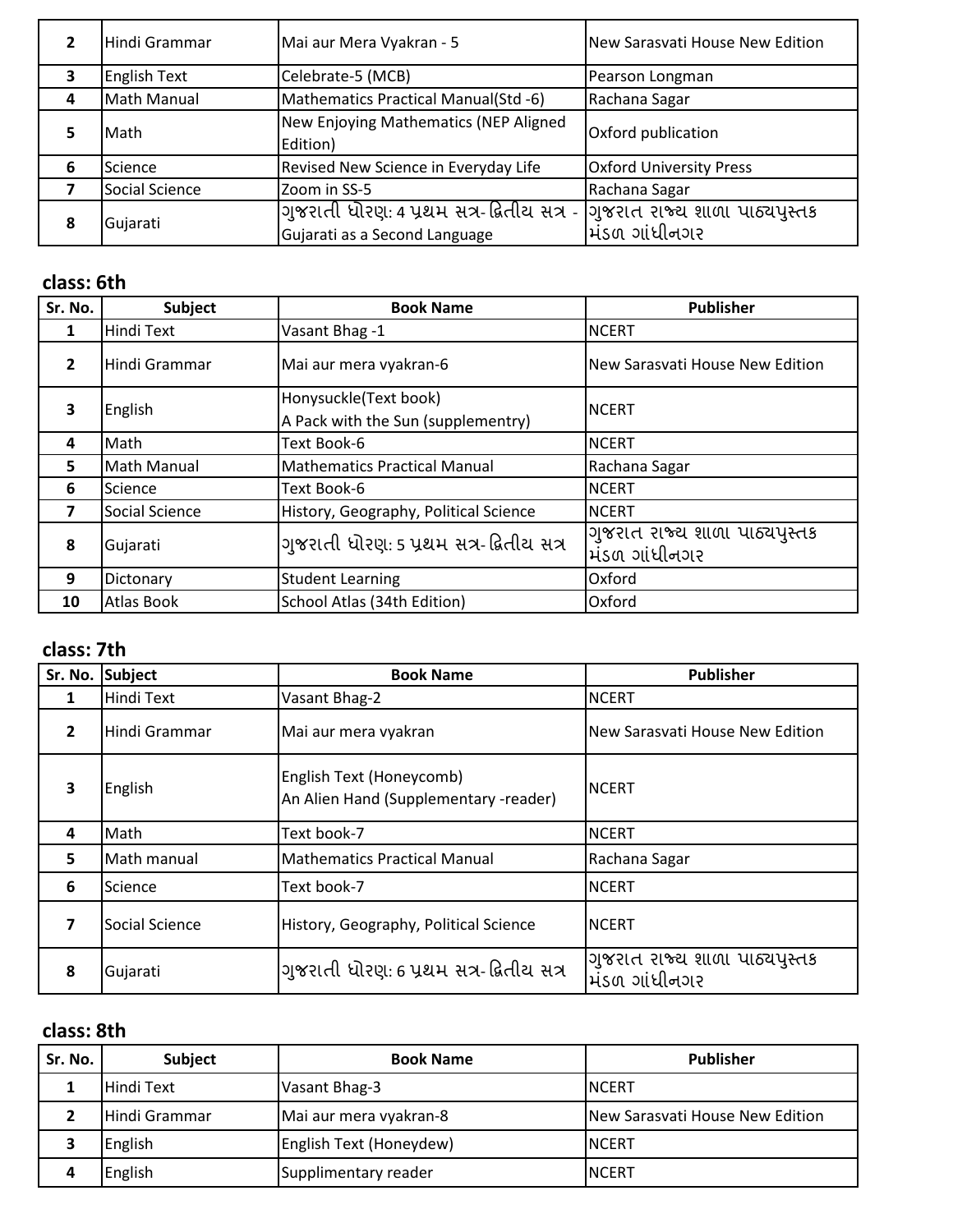|   | Math           | Textbook-8                              | <b>INCERT</b>                                 |
|---|----------------|-----------------------------------------|-----------------------------------------------|
| 6 | Math Manual    | Mathematicas Practical Manual           | Rachana Sagar                                 |
|   | Science        | Science text book                       | <b>INCERT</b>                                 |
| 8 | Social Science | History, Geography, Political Science   | <b>INCERT</b>                                 |
| 9 | Gujarati       | ગુજરાતી ધોરણ: 7 પ્રથમ સત્ર-દ્વિતીય સત્ર | गुणरात राज्य शाणा पाठ्यपस्त<br>મિંડળ ગાંધીનગર |

#### **class: 9th**

| Sr. No.                 | Subject                       | <b>Book Name</b>                                                                                                                                  | <b>Publisher</b>                |
|-------------------------|-------------------------------|---------------------------------------------------------------------------------------------------------------------------------------------------|---------------------------------|
| 1                       | Hindi Text                    | Sparsh bhag-1, Sanchyan bhag-1                                                                                                                    | <b>NCERT</b>                    |
| $\overline{2}$          | lHindi Grammar                | Vyakran darshika - Course B (IX-X)                                                                                                                | New Sarasvati House New Edition |
| $\overline{\mathbf{3}}$ | English                       | Communicative English (English Main<br>Course Book - Revised Edition)<br>Literature Reader (Revised Edition)<br><b>Workbook (Revised Edition)</b> | <b>NCERT</b>                    |
| 4                       | Thesaurus                     | Oxford mini thesaurus                                                                                                                             | Oxford                          |
| 5.                      | lMath                         | Math Text Book                                                                                                                                    | <b>NCERT</b>                    |
| 6                       | Math Lab Manual               | <b>Practical Manual</b>                                                                                                                           | Rachana Sagar                   |
| 7                       | Science                       | Text Book-9                                                                                                                                       | <b>NCERT</b>                    |
| 8                       | Science Lab Manual            | Science Lab manual                                                                                                                                | <b>Evergreen Publication</b>    |
| 9                       | Social Science                | History, Pol.Sc., Geography, Economics                                                                                                            | <b>NCERT</b>                    |
| 10                      | <b>Health &amp; Nutrition</b> | <b>Record Book</b>                                                                                                                                | Full Circle Education Pvt. Ltd. |
| 11                      | IT (402)                      | <b>Information Technology</b>                                                                                                                     | <b>Kipps Publication</b>        |

#### **class: 10th**

|    | Sr. No. Subject | <b>Book Name</b>                         | <b>Publisher</b>                |
|----|-----------------|------------------------------------------|---------------------------------|
| 1  | Hindi Text      | Sparsh Bhag-2, Sachyan Bhag-2            | <b>NCERT</b>                    |
|    | English         | First Flight (English Text Book)         | <b>NCERT</b>                    |
| 3  |                 | Footprints Without Feets (SR)            |                                 |
|    |                 | Words & Expresions (Workbook)            |                                 |
| 5  | Math            | Text book-10                             | <b>NCERT</b>                    |
| 6  | Lab manual      | <b>Mathematics Practical manual</b>      | Rachana Sagar                   |
| 7  | Science         | Text book-10                             | <b>NCERT</b>                    |
| 8  | Science         | <b>Practical Skills in Science</b>       | Full Circle Education Pvt. Ltd. |
| 9  | Social Science  | History, Geography, Economics, Political | <b>NCERT</b>                    |
|    |                 | Science                                  |                                 |
| 11 | IT (402)        | Information Technology                   | <b>Kipps Publication</b>        |

## **class: 11th-Sci**

|   | Sr. No. Subject | <b>Book Name</b>            | <b>Publisher</b>  |
|---|-----------------|-----------------------------|-------------------|
|   | Physics         | Physics Text Book           | <b>NCERT</b>      |
|   |                 | Comprehensive Lab manual    | Laxmi Publication |
|   | Chemistry       | <b>Chemistry Text Book</b>  | <b>NCERT</b>      |
| 4 |                 | 1 Box File                  |                   |
|   |                 | Comprehensive Lab Manual    | Laxmi Publication |
| 6 | Biology         | <b>Biology Text book XI</b> | <b>NCERT</b>      |
|   |                 | Lab Manual                  | Laxmi Publication |
| 8 | <b>Math</b>     | Math Text book XI           | <b>NCERT</b>      |